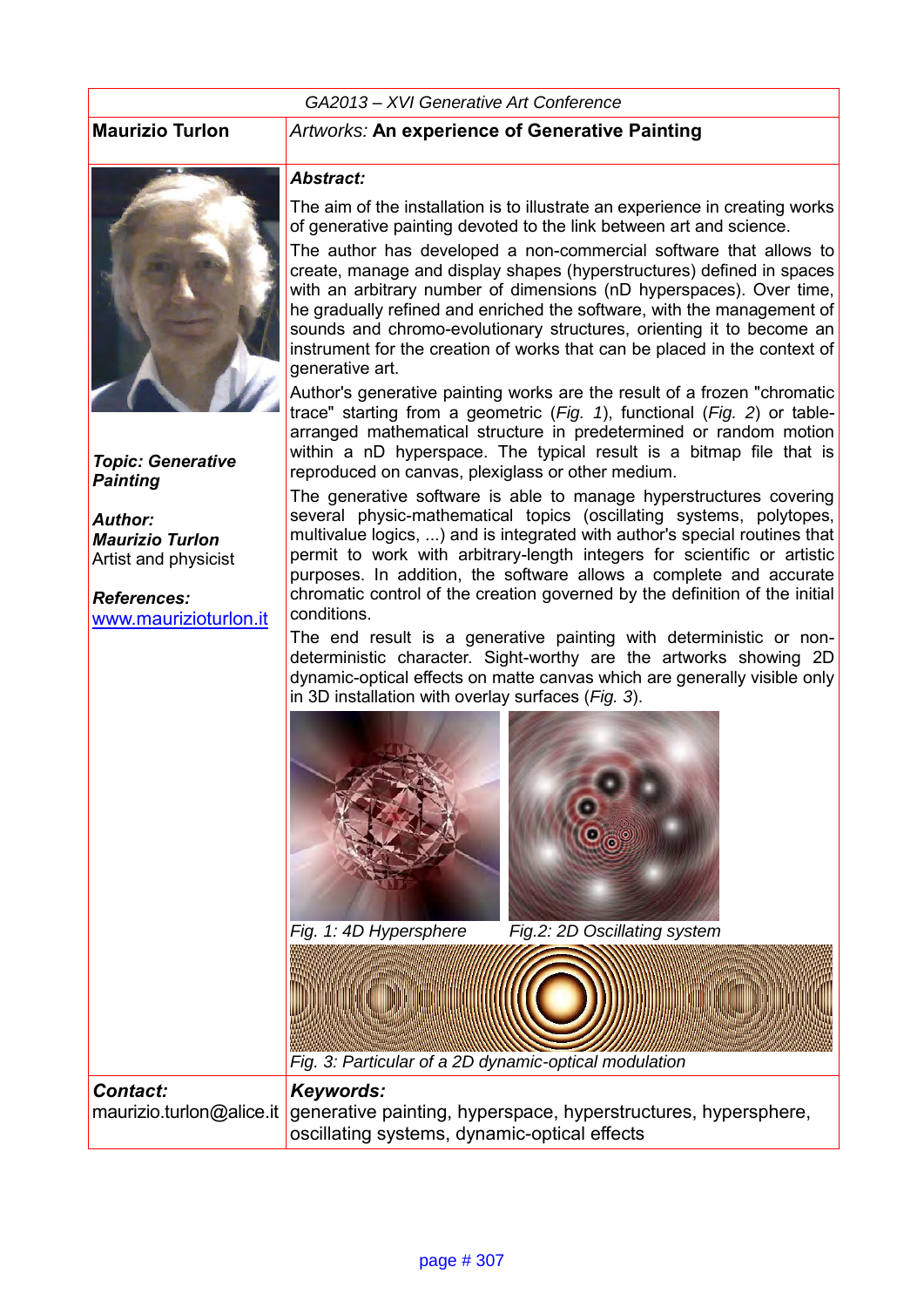# **An experience of Generative Painting**

**Dr. Maurizio Turlon**  *www.maurizioturlon.it e-mail: maurizio.turlon@alice.it* 

## **Abstract**



 *Fig. 1 - Chromatic trace* 

The aim of the paper is to illustrate the potential of the software developed by the author in creating generative painting artworks . The creations can be deterministic or non-deterministic and are essentially pictorial images defined in multidimensional spaces. The development of the paper provides a brief description of the basic elements of the generation technique with notes on software's capability to create sounds and react to external inputs.

## **Introduction**

The main feature of the software is the ability to create, manage and display shapes (*hyperstructures*) defined in spaces with an arbitrary number of dimensions (*hyperspaces*). The hyperstructures can have mathematical or table-arranged origin and are free to move within the hyperspace according to functional or randomperturbative inputs. The major elements of the hyperstructure are associated with colour-dynamical components responsible for generating an image (*chromatic trace*) that can be frozen in any state (*Fig. 1*). Optionally, you can establish a link between the colour component and a sound component that is uniquely dependent on the geometric and dynamic properties of the hyperstructure. The typical generative action results in the creation of BMP, WAV and AVI files.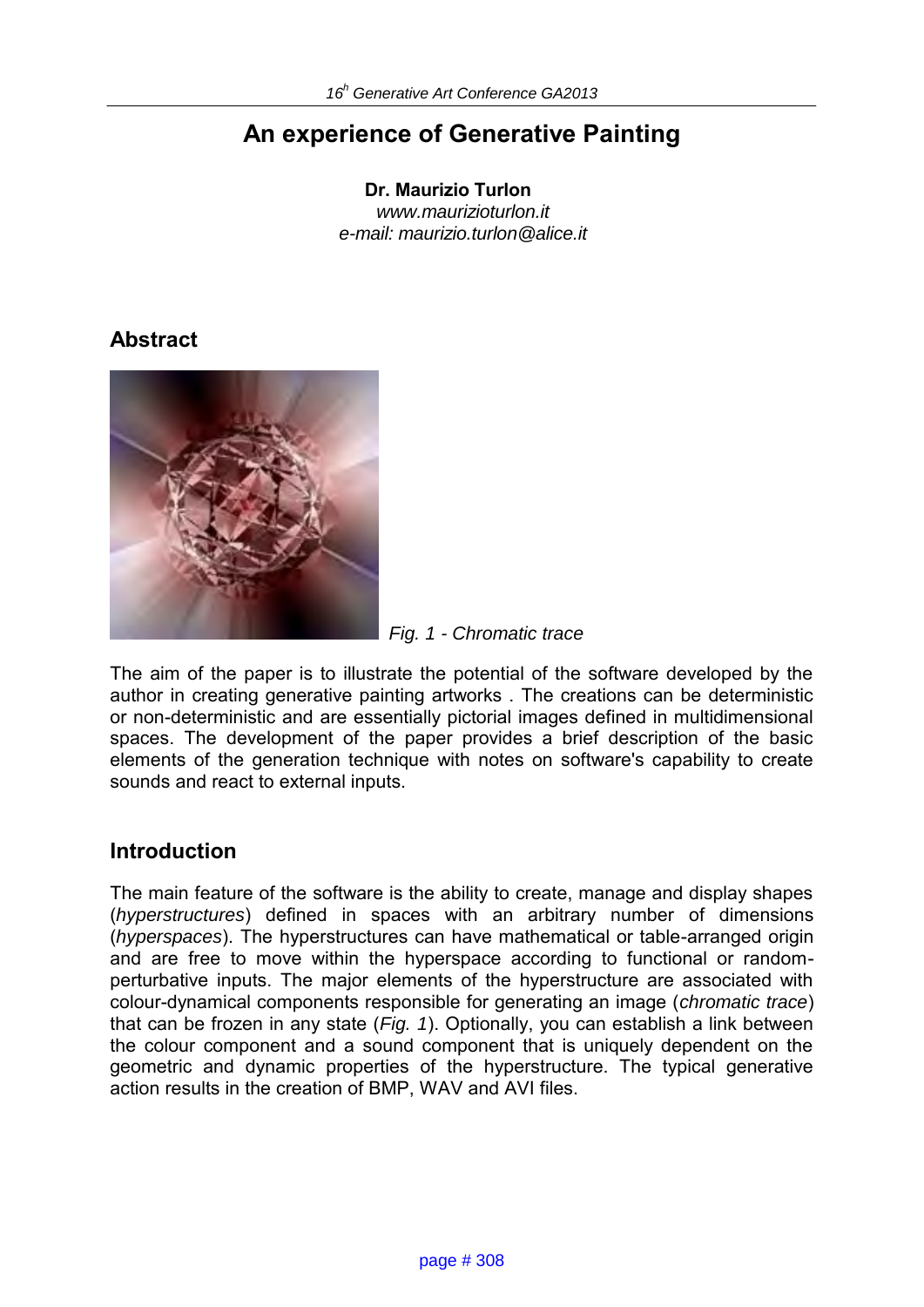## **General aspects**

Conceptual elements and techniques used to achieve the above results have a number of features inspired by elements of physics and mathematics.

#### **Chromatic field and sonorities**

In analogy with the physical concepts of scalar or vector field, a *chromatic field* is a region of the hyperspace where point-by-point is defined a colour. Within the field, the point of a hyperstructure that occupies a given position necessarily assumes a given univocal colour. Introducing an appropriate mathematical law, as well as you can associate a colour to a point so you can associate a sound to a colour and therefore associate a sound to a point. As a result of the limitations imposed by the representations of colours and sounds (RGB, MIDI, ...), the correspondences between points, colours and sounds are not necessarily bijective.

#### **Primary chromatism**

If you simply consider the one-dimensional space, the set of chromatically definable positions can be represented by the set of points of a straight line. Four points of the line are remarkable: *origin*, *antiorigin* (or point at infinity assumed unique), *unity* and *antiunity*. Once arbitrarily assigned colours to the remarkable points, the introduction of an appropriate functional law allows you to assign a univocal colour to all points of the straight line (*Fig. 2*). By extending these criteria to the hyperspace, the chromatic field is defined as soon as, for each dimension, you assign the colours to unity and antiunity and choose the two colours for origin and antiorigin. Once you have completed the chromatic initialization, each point (*vertex*) of the hyperstructure can be linked to a univocal colour (*primary chromatism*) that depends exclusively on vertex position.



 *Fig. 2 - Primary chromatism* 

#### **Secondary chromatism**

Under the constraints of the primary chromatism, you can also handle the aspect of other interstructural elements (*edges*, *surfaces*, ...). This process is accomplished by introducing functional laws capable of constructing combined colour effects between vertices, edges and surfaces (*secondary chromatism*). The results may have evolutionary character thanks to integrated support codes based on physics and mathematics (wave effects from oscillating systems, compositional effects from multivalue logics, ...). The set of previous choices completely define all the preliminary elements of the hyperstructure (*skeleton*). The skeleton can take a very different appearance depending on the primary and secondary chromatism (*Fig. 3*).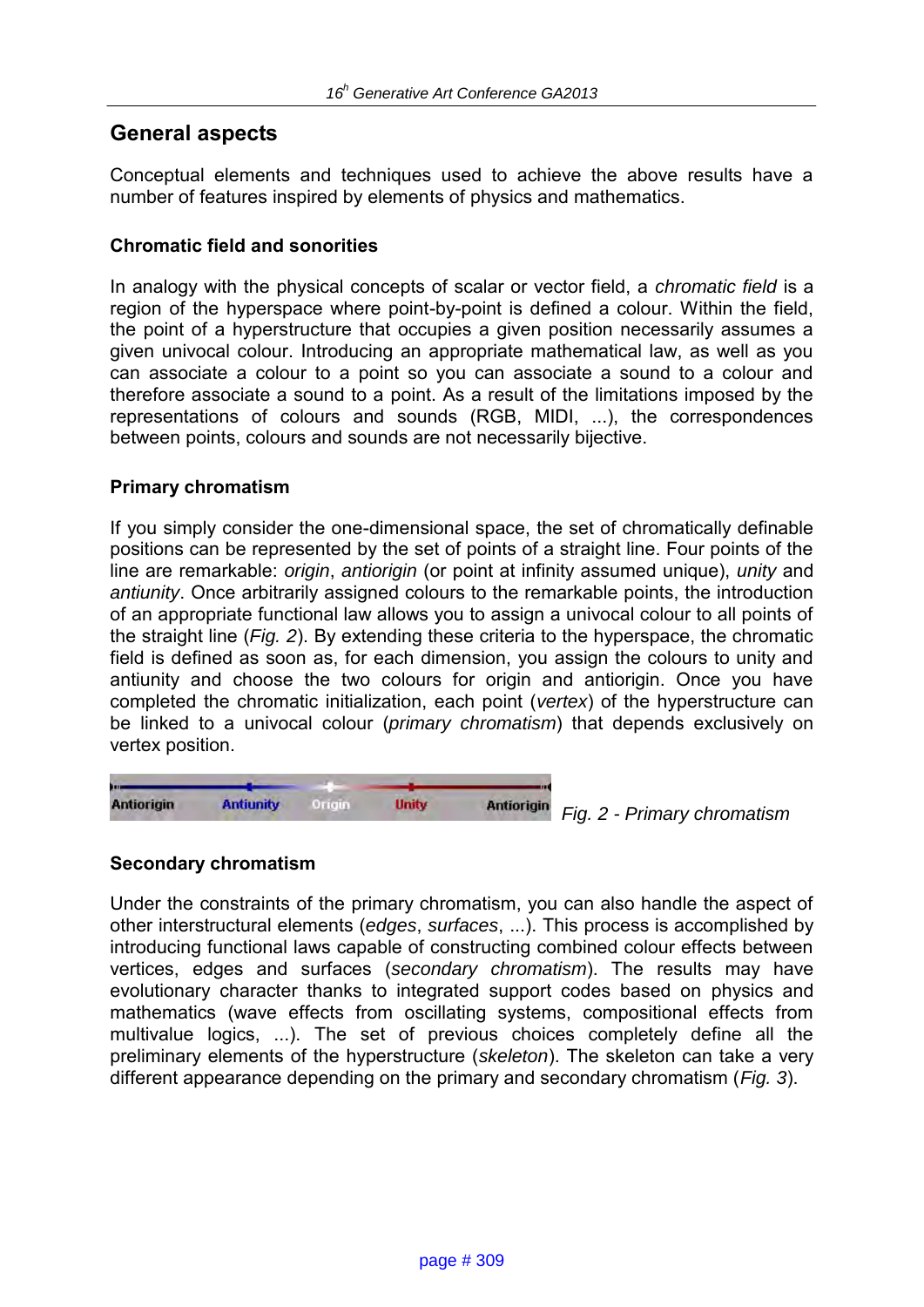

 *Fig. 3 - Skeletons* 

#### *n***D dimensionality**

The software is designed to realize hyperstructures defined within spaces of arbitrary dimensions (*n*D hyperspace). However, due to various limitations (power system, user interface, …), the maximum number of spatial dimensions handled is thirty-two (32D hyperspace). The main managed structures are of type

- geometric (polytopes, hyperspheres, ...)

- logical (multivalue logics, fuzzy logic, ...)

- functional (real or complex functions, scalar or vector fields,...)

- table-arranged (XLS or MDB external data, internal data, …)

- miscellaneous (reticular structures with constrains, ...).

Due to the long execution times, some features are currently limited to 2D or 3D hyperspaces.

#### **Structural dynamism**

Once defined the chromatic field and the hyperstructure, you can virtually move the skeleton within the hyperspace according to standard modes (zoom, rotational views, ...) or parser managed modes (parametric functions, special functions, …). With similar methodologies to those introduced in physics to describe dynamical systems (absolute and relative motion, center of mass, ...), the software enables each points of the skeleton to move around the origin of the chromatic field or around another special point (*center of structure*). The center of structure is hyperstructure dependent and can be managed by internal or external inputs. The types of functional movement achievable are potentially limitless and can have *deterministic*, *semideterministic* or random character. In particular, the use of the term "deterministic" highlights the ability to target the generation results through the definition of the initial conditions. In contrast, the use of the term "semideterministic" underlines the ability of the software to take autonomous decisions, based on precoded rules, in the face of internal or external random events. The setting result of colour and dynamic parameters is to generate a chromatic trace that can be displayed, frozen and memorized in any state.

### **Operating elements**

The generation activity is supported by a VB programming code that integrates several features and permits internal and external inputs.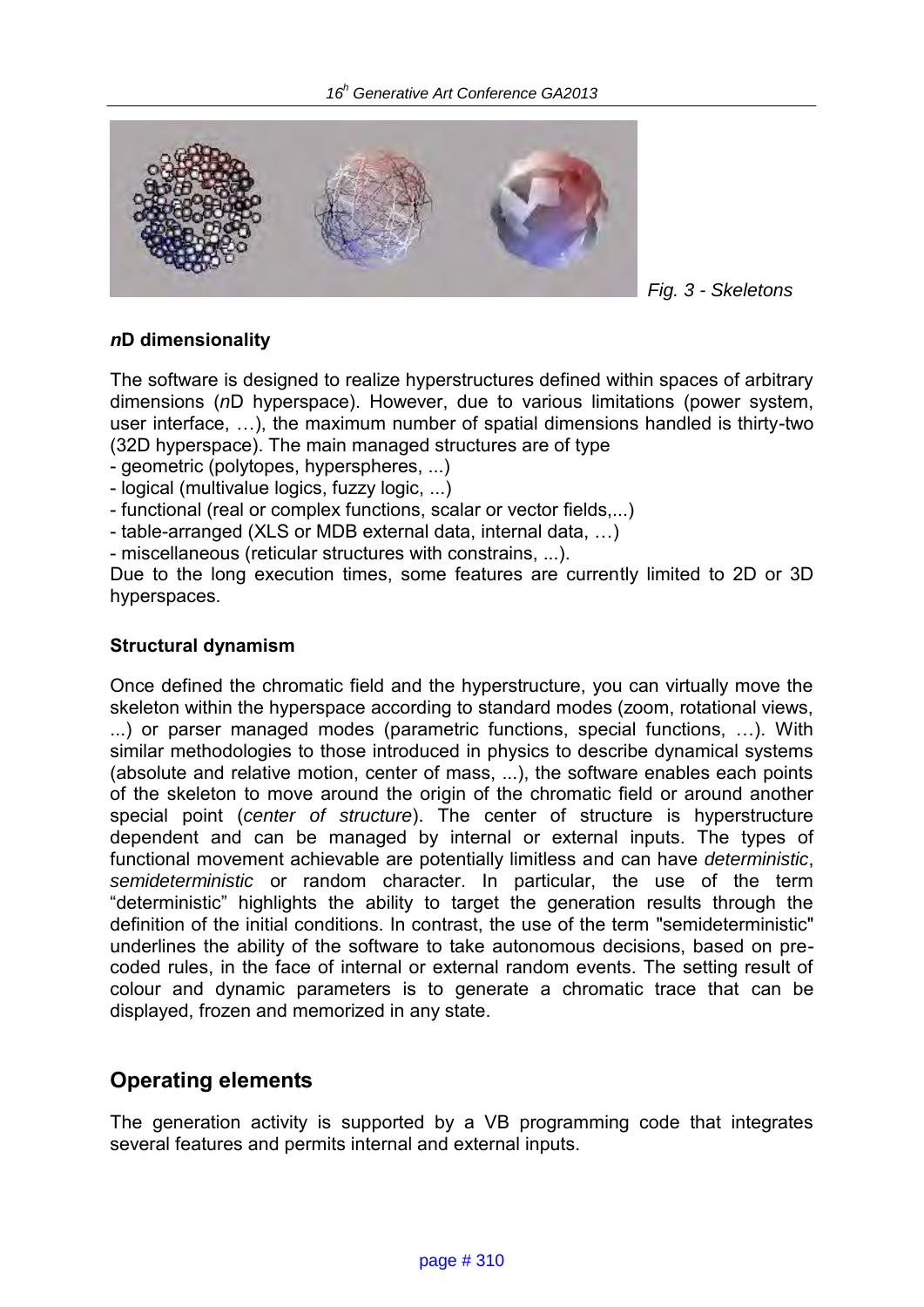#### **Support codes**

To optimize the management of the structural dynamism, the software makes extensive use of hyperstructural-dependent parsers. At the same time, in order to achieve colours with nuances and details (harmonic gradations, logical-chromatic compositions, ...), the software allows you to manage arbitrary-length integers without approximations. Moreover, the realization of a powerful code to design oscillating systems enabled you to generate special chromatic effects and to support the integrated management of sound waves.

#### **Sound-colour dynamism**

The software allows you to dynamically create musical notes that uniquely depend on chromatism, geometry and position of the skeleton in the hyperspace. These musical notes can be built using the standard external media (MIDI, ...) or the internal code designed to handle sound waves and oscillating systems. By combining the versatility of structural dynamism with the ability to associate points, colours and sounds, you get the effect of a skeleton that changes its colours and plays musical notes during its construction or a movement (*sound-colour dynamism*).

#### **Supporting files**

The typical storage mode of the chromatic trace is the creation of BMP files. These files can be generated and memorized during a cycle with the consequent possibility of creating sequential frames for video installations. When the sound-colour dynamism is enabled, the software allows you to create WAV files. As images and sounds are generated simultaneously, you can integrate the two memorization types and dynamically create AVI files.





### **Interactive aspects**

The software allows you to define and change the structural dynamism with internal or external input parameters. These parameters can be random or not perfectly controllable (*random-perturbative parameters*) and consequently generate unpredictable skeletons (*Fig. 4*). As the typical activity consists in the generation of dynamic skeletons inside a loop, the consequence of using random-perturbative parameters is to get results with non-deterministic character. The internal input parameterization is typically assigned to customizable functions accepting cyclic or